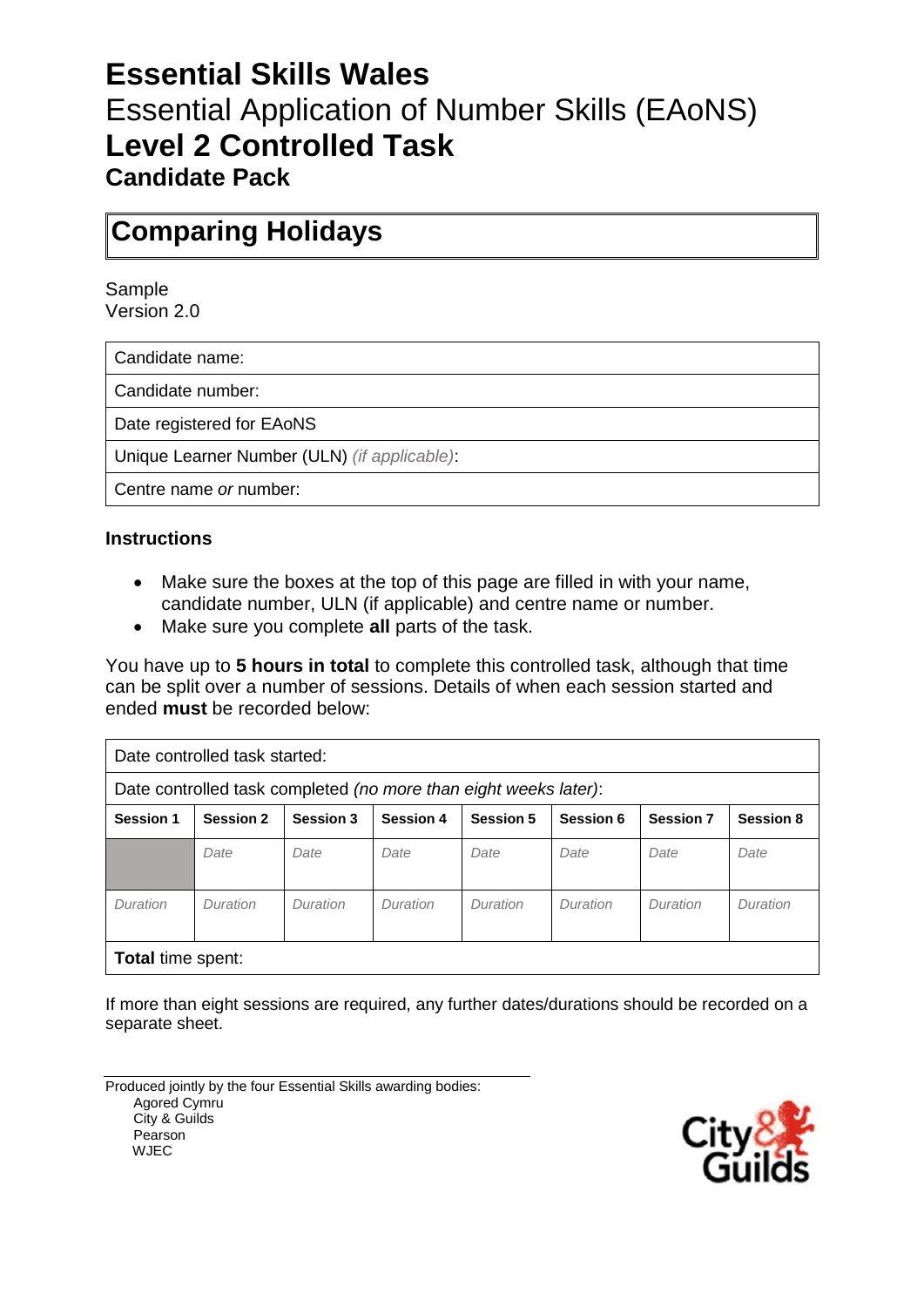#### **This task pack contains a scenario, a set of instructions and some source material.**

- Make sure you read through the scenario, instructions and source material carefully before you start.
- You will be supervised throughout your time working on this task, although during that time you can use most of the equipment that would normally be available to you in a real-life situation (this may include accessing the internet).
- All work submitted must be **entirely** your own. You are not allowed to be given any help with the skills that are being assessed through this controlled task.
- Make sure you hand in all of your work at the end of **each** session. You are not allowed to take any task materials away with you, or have access to these between sessions.
- Make sure you **sign the declaration** at the back of this pack at the end of your final session working on this task.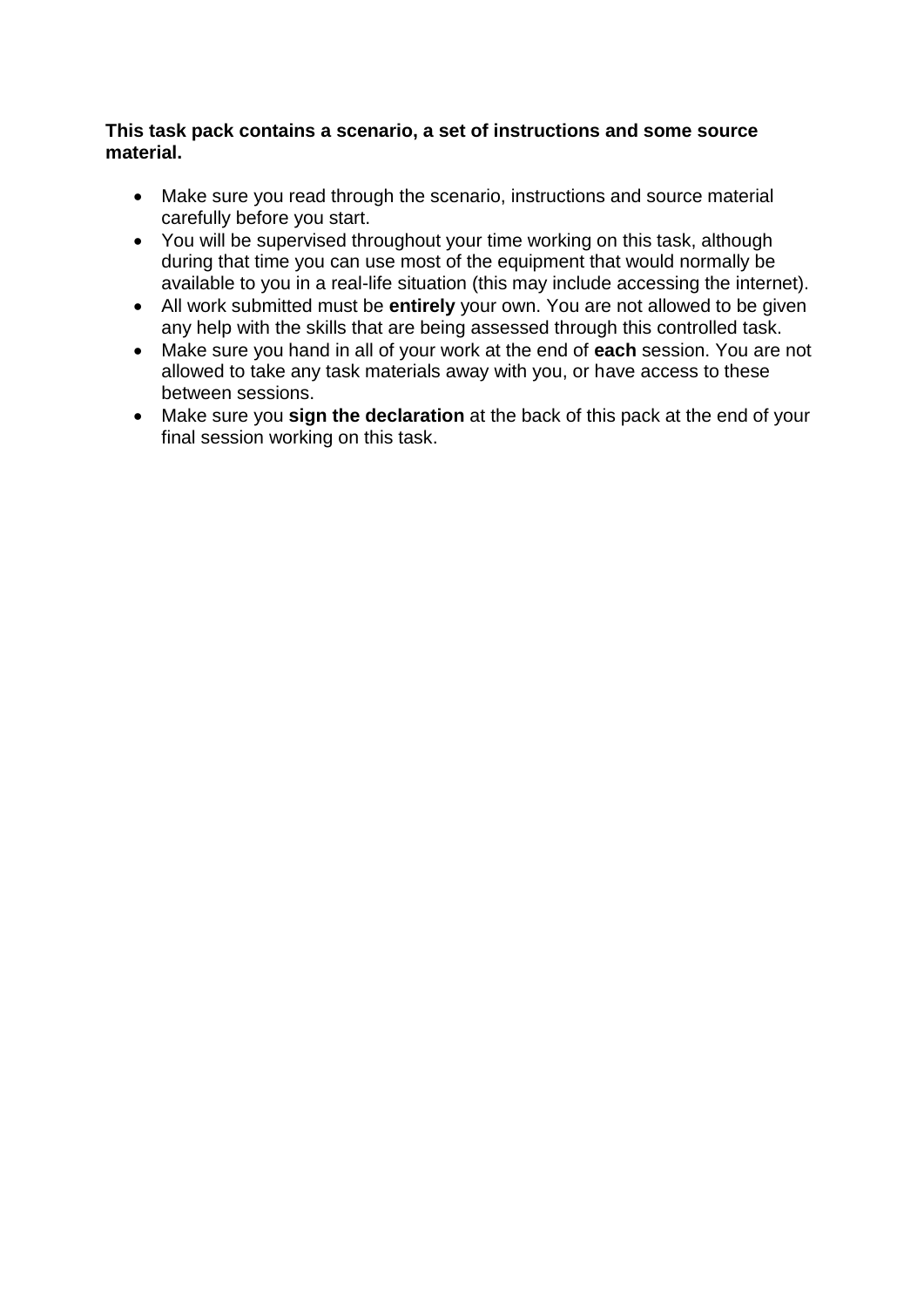## **Task instructions:** Comparing Holidays

## **What you need to find out**

#### **Scenario**

A friend is planning to go on holiday in either Rome (Italy) or Cairo (Egypt) next February.

The aim of this task is to help your friend to:

- compare the costs, temperatures and flight times for Rome and Cairo
- work out how much local currency they will get for spending money
- decide which city they should visit.

Use the sources provided.

## **What you need to do**

**Part 1**

Make a detailed plan to show how you will do this task.

You must:

- describe the information you will use
- explain what calculations you will do and give reasons for your choice
- describe how you will present your findings.

(Total for Part 1: 5 marks)

### **Part 2**

Your friend has a 7% discount voucher to use for flights and a hotel in Cairo.

- work out the total cost of flights and 7 nights in a hotel in Cairo, with the discount
- find the total cost of flights and 7 nights in a hotel in Rome.

Choose a suitable type of hire car and insurance for your friend.

- work out the total cost of car hire and insurance for 3 days
- present your findings on the costs of flights and hotel, car hire and insurance using a suitable method of presentation (table, comparative/component bar chart or pie chart, diagram or line graph).
- work out the average and the range for the maximum temperatures in Rome and in Cairo
- work out the length of time of the flight to Rome and the flight to Cairo.

For spending money, your friend wants to change between £200 and £500

- convert currency between
	- o UK pounds and Euros for Rome
	- o UK pounds and Egyptian pounds for Cairo
- make a suitable table, comparative/component bar chart or pie chart, diagram or line graph that your friend can use to convert different amounts of UK pounds into Euros and Egyptian pounds. Use a different method of presentation to the one you used before.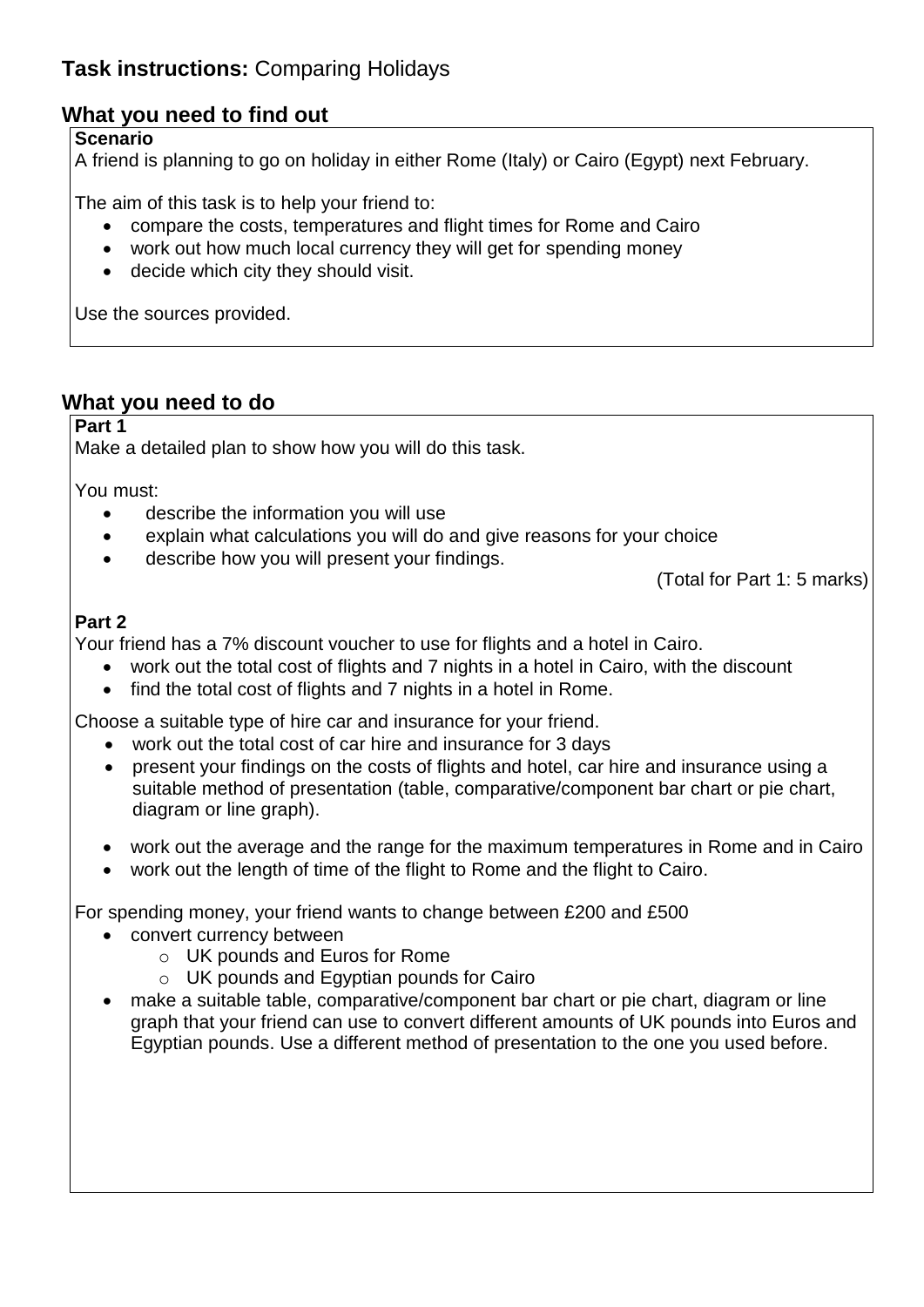#### You must:

- do at least one calculation without a calculator
- show all the calculations you do. If you use a calculator, make a note of what you put into the calculator. If you use a spreadsheet, make a note of the numbers and the formulas you use
- give your answers to a suitable level of accuracy.

Remember to check your calculations.

#### **Part 3**

Comment on your findings:

- explain how your results meet the purpose of the task
- compare the costs of holidays, the temperatures and the flight times for Rome and Cairo
- recommend which city your friend should visit.

(Total for Part 3: 3 marks)

(Total for Part 2: 22 marks)

#### **Resources you should use:**

#### **Source 1**

• Tables – Costs of fights and hotels

#### **Source 2**

• Table – Costs of hire cars and insurance

#### **Source 3**

• Formula to find the total cost of car hire

#### **Source 4**

• Bar charts – Temperatures in Rome and Cairo

#### **Source 5**

• Table – Time differences and exchange rates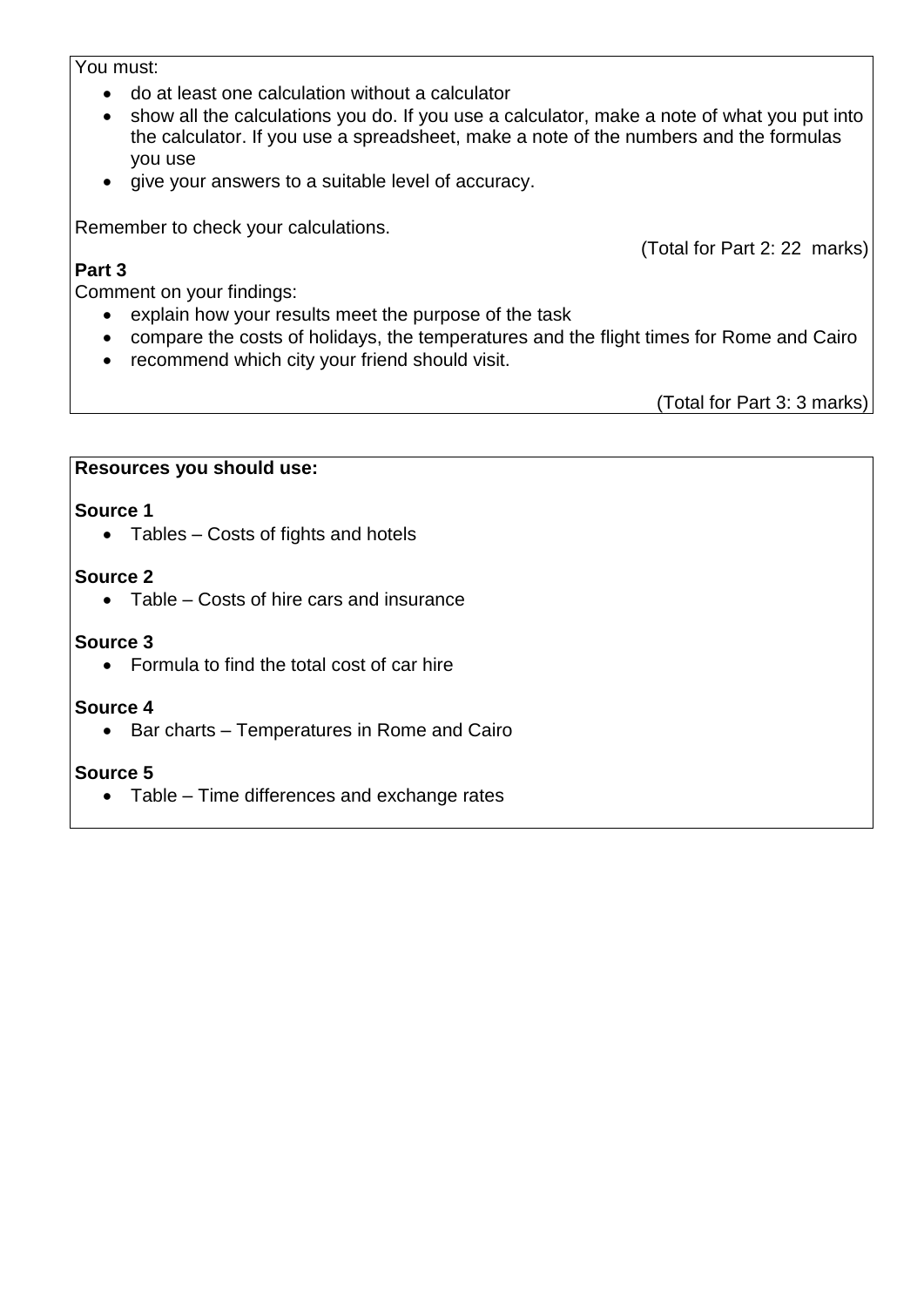## **Source 1 Tables – Costs of fights and hotels**

## Dates: 4 February to 11 February

## **Rome**

|                                                                          |                    | Cost per person for flight and hotel $(E)$ |          |           |
|--------------------------------------------------------------------------|--------------------|--------------------------------------------|----------|-----------|
| <b>Hotel</b>                                                             | <b>Star rating</b> | 4 nights                                   | 7 nights | 10 nights |
| Sunshine                                                                 | 3                  | 173.50                                     | 203.00   | 243.00    |
| Arcade                                                                   | 3                  | 182.50                                     | 222.50   | 255.50    |
| <b>Holiday Hotel</b>                                                     | 4                  | 199.00                                     | 250.00   | 300.50    |
| <b>Rhyme Hotel</b>                                                       | 3                  | 279.00                                     | 329.50   | 369.00    |
| <b>Flight</b>                                                            |                    |                                            |          |           |
| Depart London 10:30am<br>Arrive Rome 2:10pm<br>All times are local times |                    |                                            |          |           |

## **Cairo**

|                           |                    | Cost per person for flight and hotel $(E)$ |          |           |
|---------------------------|--------------------|--------------------------------------------|----------|-----------|
| <b>Hotel</b>              | <b>Star rating</b> | 4 nights                                   | 7 nights | 10 nights |
| Elizabeth                 | 3                  | 351.00                                     | 464.50   | 577.00    |
| Grand Inn                 | 4                  | 367.50                                     | 493.00   | 618.00    |
| <b>Holiday Hotel</b>      | 5                  | 384.00                                     | 523.00   | 661.50    |
| Pyramids                  | 5                  | 446.00                                     | 632.00   | 817.50    |
| <b>Flight</b>             |                    |                                            |          |           |
| Depart London 17:00       |                    | Arrive Cairo 23:50                         |          |           |
| All times are local times |                    |                                            |          |           |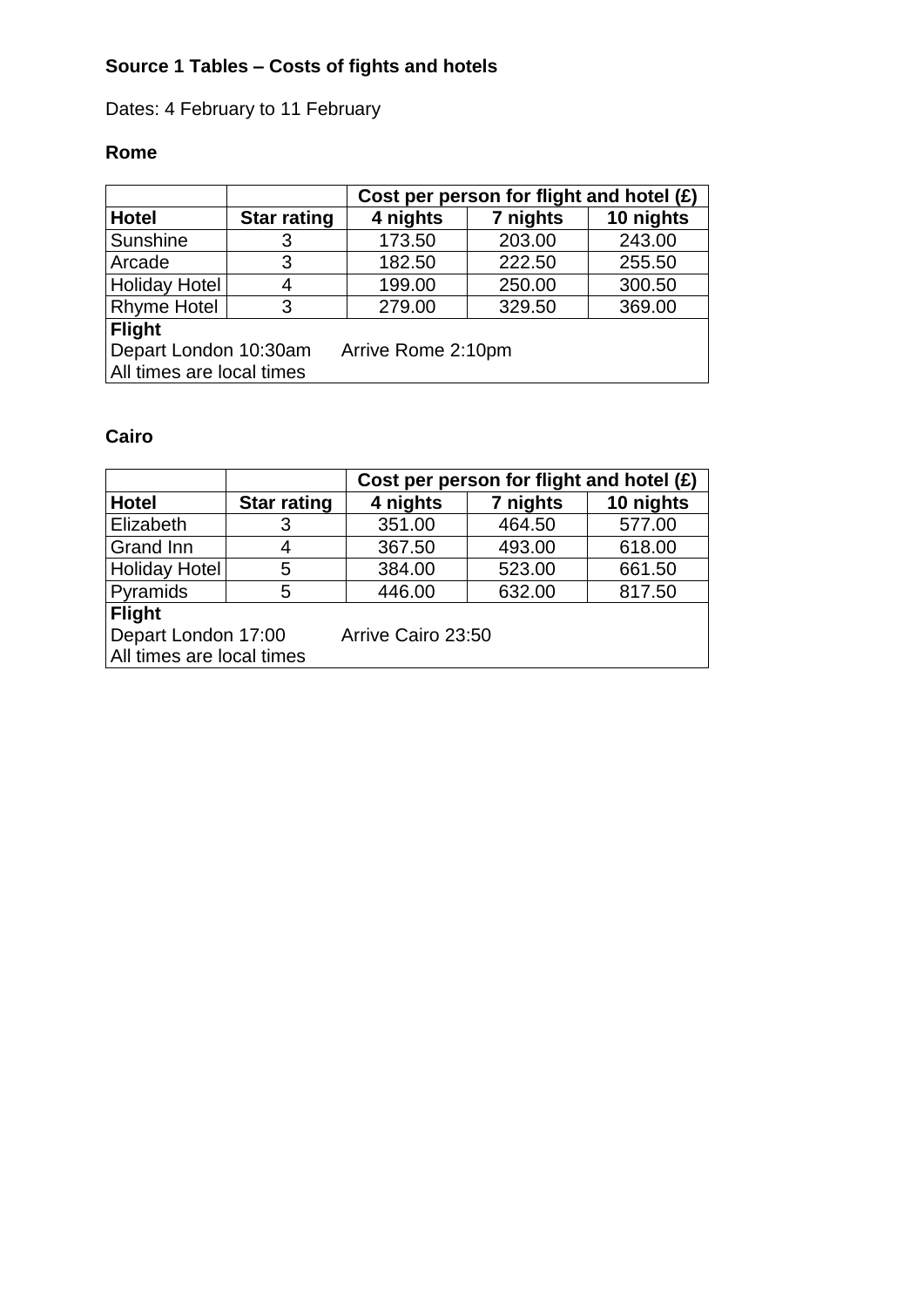### **Source 2 Table – Costs of hire cars and insurance**

| Type of car           | Cost per day<br>(E) |
|-----------------------|---------------------|
| <b>Small Economy</b>  | 27.90               |
| <b>Family Economy</b> | 39.50               |
| <b>Family Comfort</b> | 49.50               |
| Luxury                | 108.50              |
| <b>Insurance</b>      |                     |
| Standard              | 5.80                |
| Extended              | 13.90               |

### **Source 3 Formula to find the total cost of car hire**

|       | $T = 25 + d(c + i)$                                                                                                                                   |
|-------|-------------------------------------------------------------------------------------------------------------------------------------------------------|
| where | $\top$ is the total cost in £<br>d is the number of days<br>c is the cost per day of hiring the car in $E$<br>i is the cost per day of insurance in £ |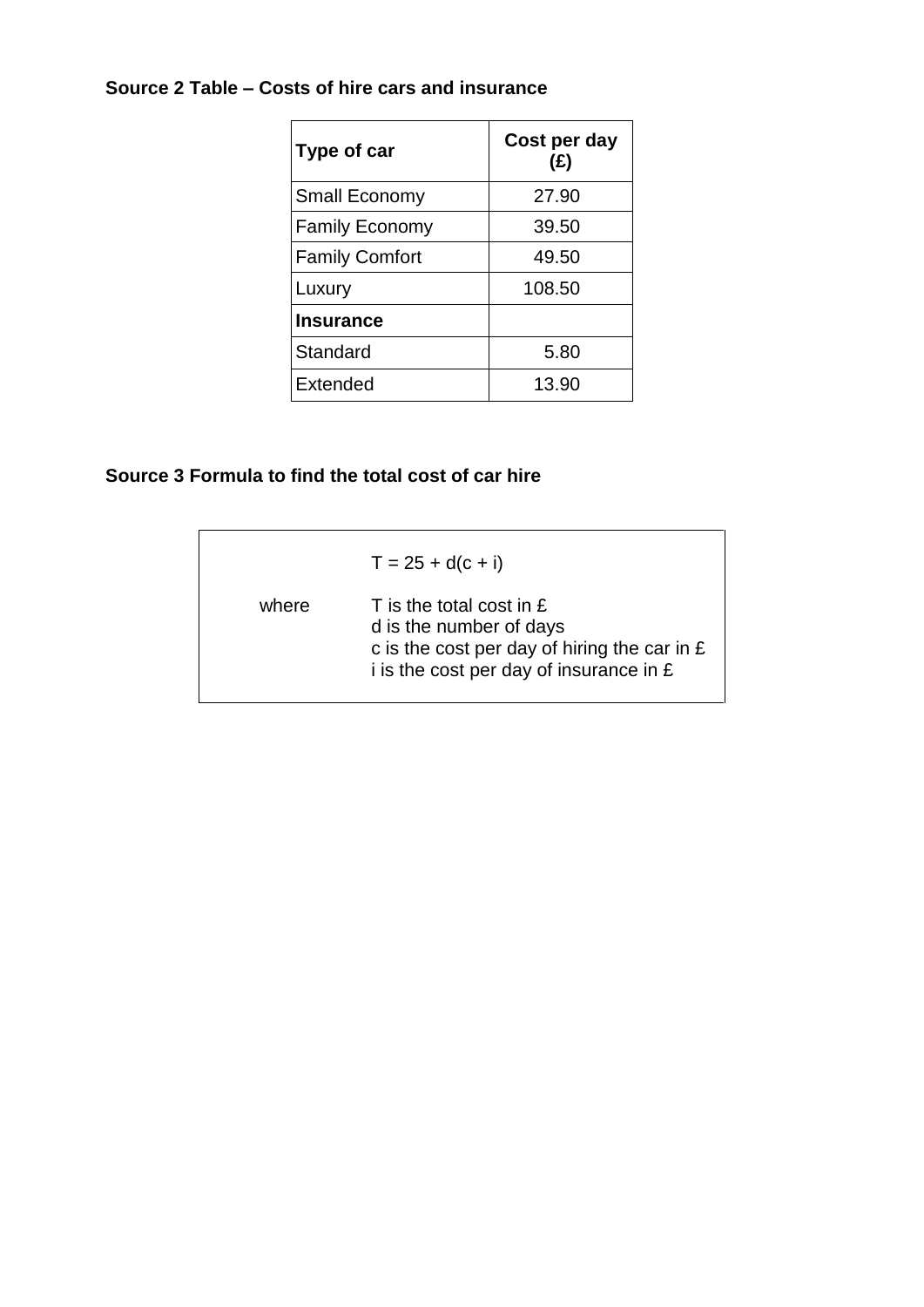#### **Source 4 Bar charts - Temperatures in Rome and Cairo**



**Maximum and minimum temperatures in Rome February 2016**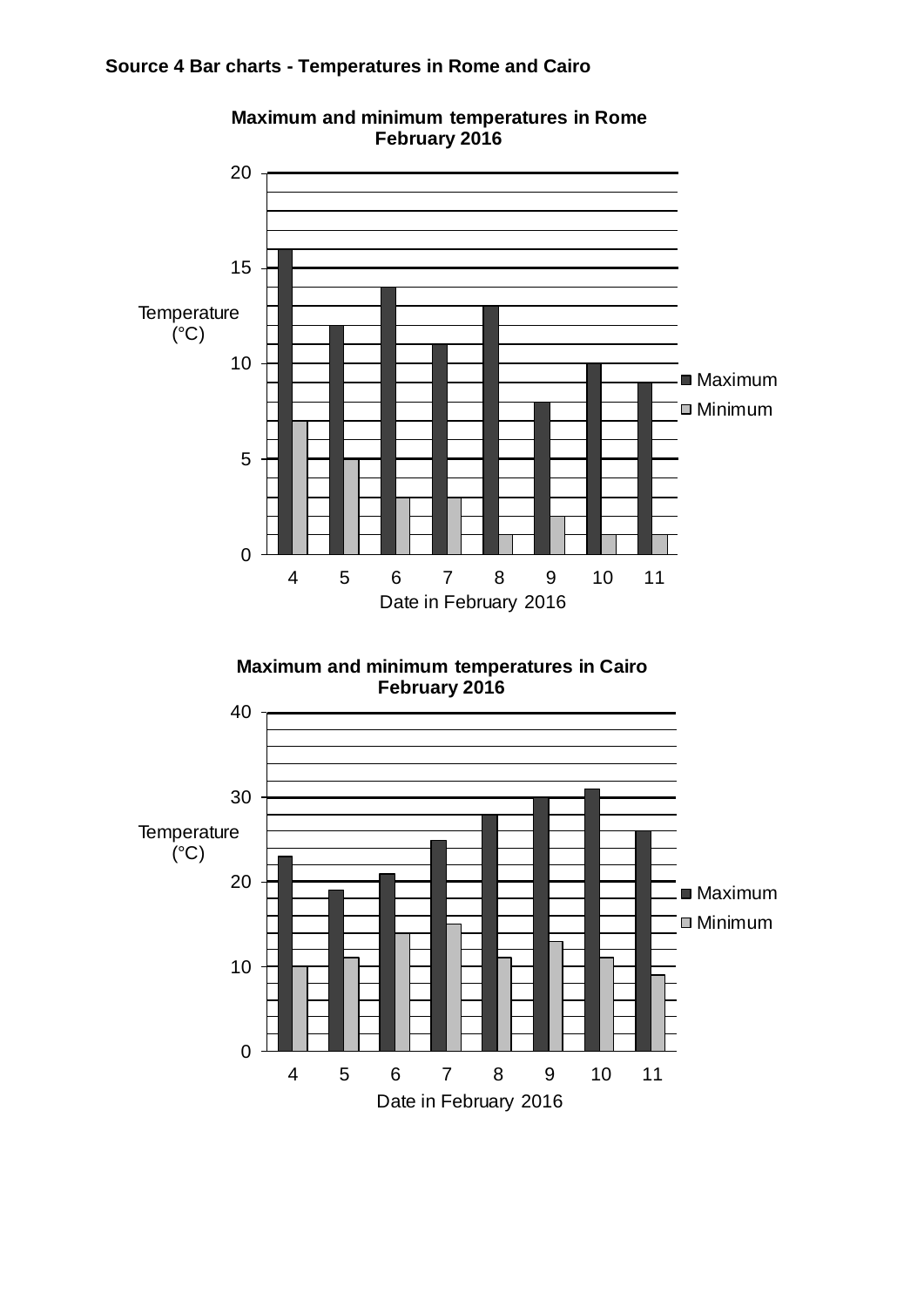## **Source 5 Table – Time differences and exchange rates**

| <b>Country</b> | <b>City</b>   | <b>Currency</b>       | <b>Exchange</b><br>rate per £ | <b>Time difference from</b><br><b>UK in February</b> |
|----------------|---------------|-----------------------|-------------------------------|------------------------------------------------------|
| <b>Denmark</b> | Copenhagen    | Danish Krone          | 8.84                          | $+1$ hour                                            |
| Italy          | Rome          | Euro                  | 1.11                          | $+1$ hour                                            |
| Turkey         | Istanbul      | <b>Turkish Lira</b>   | 3.92                          | $+2$ hours                                           |
| Egypt          | Cairo         | <b>Egyptian Pound</b> | 11.76                         | $+2$ hours                                           |
| <b>USA</b>     | New York      | <b>US Dollar</b>      | 1.32                          | $-5$ hours                                           |
| <b>Russia</b>  | <b>Moscow</b> | <b>Ruble</b>          | 85.72                         | $+4$ hours                                           |